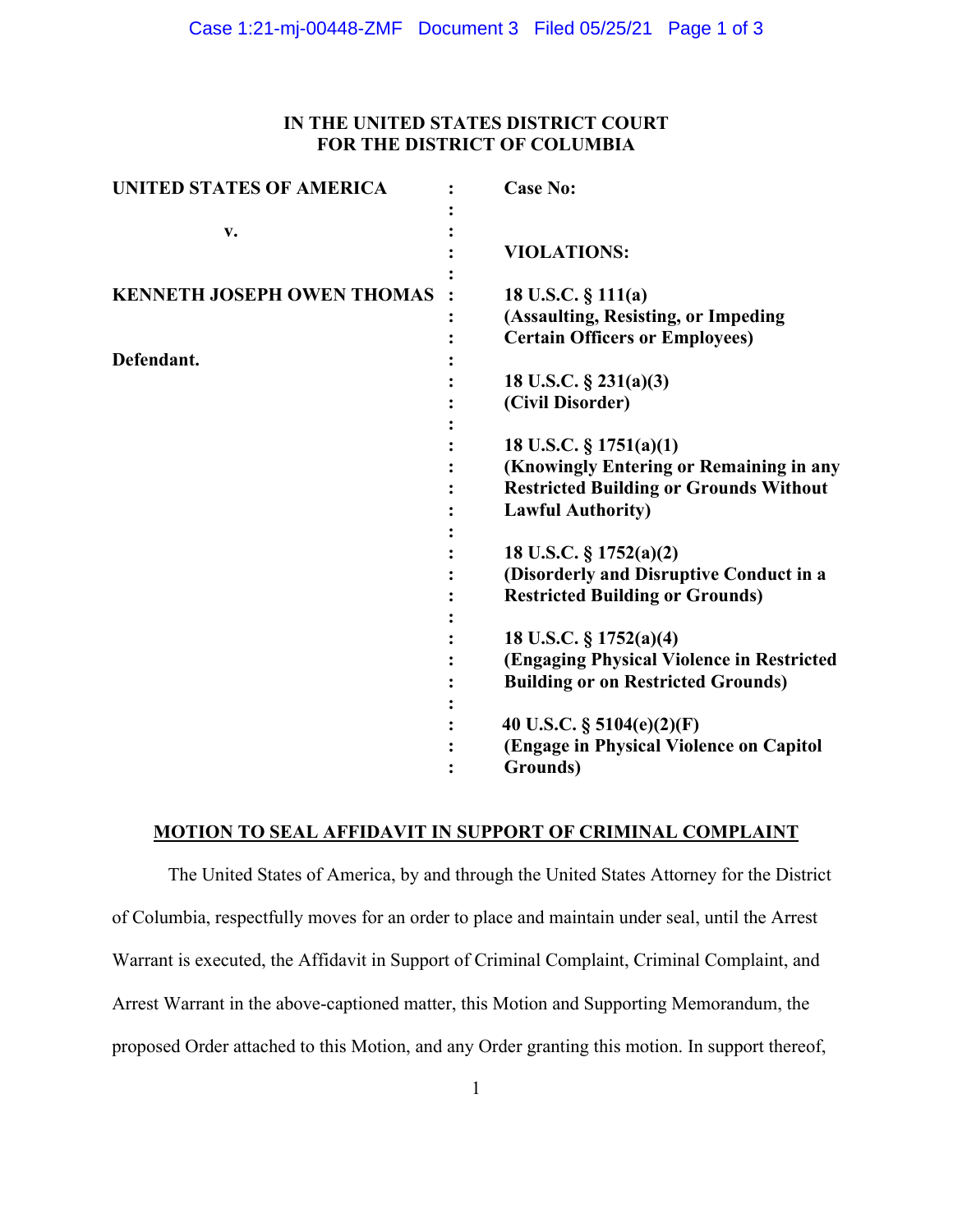#### Case 1:21-mj-00448-ZMF Document 3 Filed 05/25/21 Page 2 of 3

the government states as follows:

1. The United States is investigating allegations that Kenneth Thomas physically assaulted officers on January 6, 2021, in violation of 18 U.S.C.  $\S$  111(a); 18 U.S.C.  $\S$  231(a)(3); 18 U.S.C. § 1752(a)(1); 18 U.S.C. § 1752(a)(2); 18 U.S.C. § 1752(a)(4); 40 U.S.C §  $5104(e)(2)(F)$ .

2. The Affidavit in Support of Criminal Complaint references evidence gathered in the course of the investigation, including the use of a digital device in furtherance of the crime. The public disclosure of the Government's evidence could compromise the integrity of the investigation, including the ability of the United States to locate and arrest the defendant, which also may lead to the destruction of evidence in other locations including the digital device. Thus, a sealing order is necessary to avoid hindering the ongoing investigation in this matter.

2. As stated in Washington Post v. Robinson, 935 F.2d 282, 288 (D.C. Cir. 1999), there is a presumption of access to Court proceedings. But, this can be overridden if "'(1) closure serves a compelling interest; (2) there is a substantial probability that, in the absence of closure, this compelling interest would be harmed; and (3) there are no alternatives to closure that would adequately protect the compelling interest." Id. at 290 (quoting Oregonian Pub. Co. v. United States Dist. Court, 920 F.2d 1462, 1466 (9th Cir. 1990)).

3. In this matter, the United States has a compelling interest in preserving the integrity of its investigation and arresting the defendant. A limited sealing order ensuring that filings related to the Criminal Complaint and Arrest Warrant are not accessible from the Court's public files is narrowly tailored to serve a compelling interest.

4. Furthermore, the United States respectfully submits that complying with the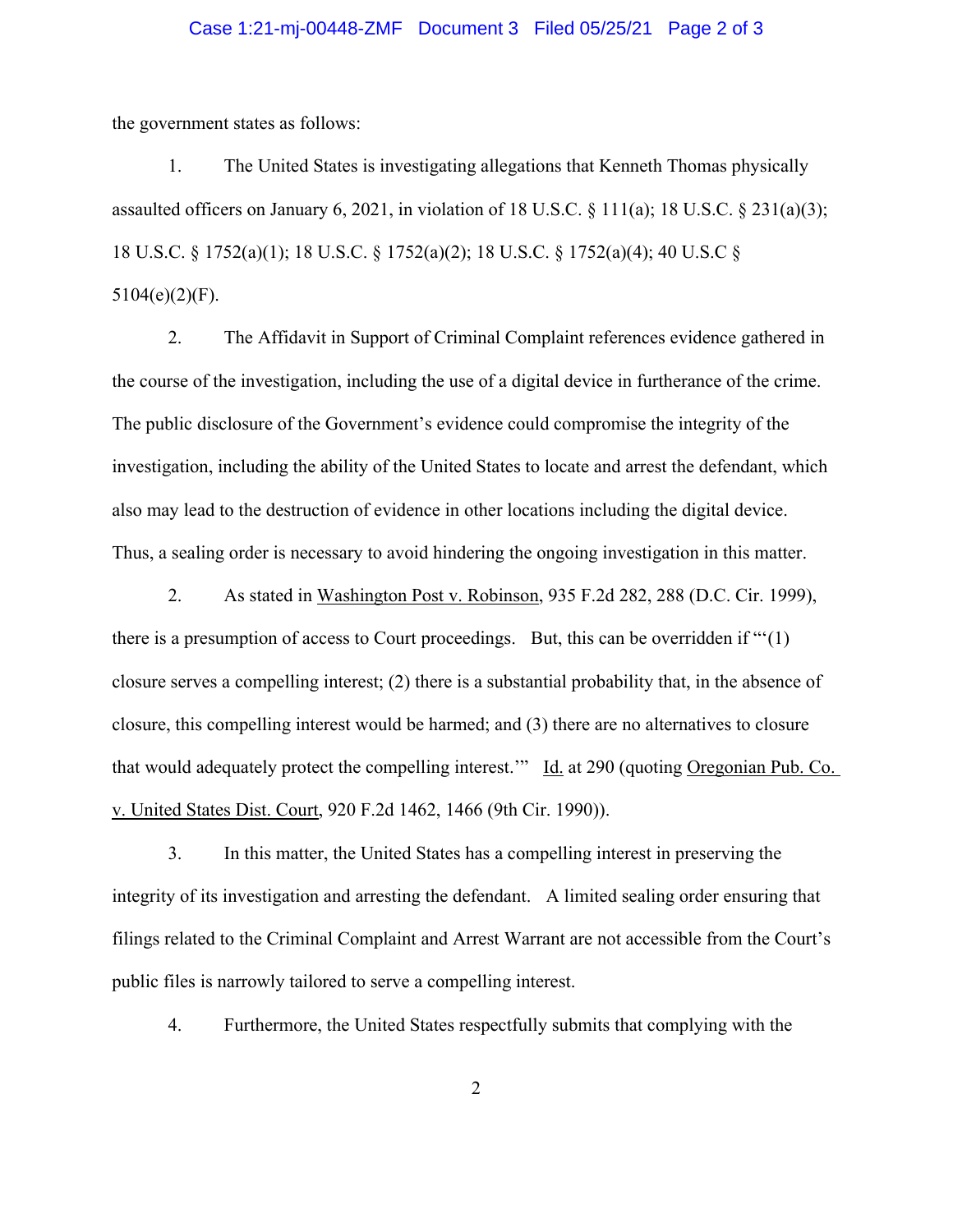#### Case 1:21-mj-00448-ZMF Document 3 Filed 05/25/21 Page 3 of 3

normal notice requirements of Washington Post would defeat the purpose of the motion to seal. Persons who know the criminal justice system also know that docketing a motion to seal an Affidavit in Support of Criminal Complaint and Arrest Warrant, or a resulting sealing order, means that the defendant is charged with a crime, and the Government intends to arrest him. Thus, if this Motion or a sealing order were to become public, it would be the same as making public the Complaint and Arrest Warrant.

**WHEREFORE**, the United States respectfully requests that this Court issue an Order directing that the Clerk of the Court place and maintain under seal, until execution of the Arrest Warrant, the Affidavit in Support of Criminal Complaint, this Motion and Supporting Memorandum, the proposed Order attached to this Motion, and any Order granting this motion.

Respectfully submitted,

#### CHANNING D. PHILLIPS ACTING UNITED STATES ATTORNEY

By: /s/ Jennifer M. Rozzoni Jennifer M. Rozzoni Detailee NM Bar No. 14703 Assistant United States Attorney 201 3rd Street NW, Suite 900 New Mexico, 87102 *505.224.1460 505.350.6818* Jennifer.M.Rozzoni@usdoj.gov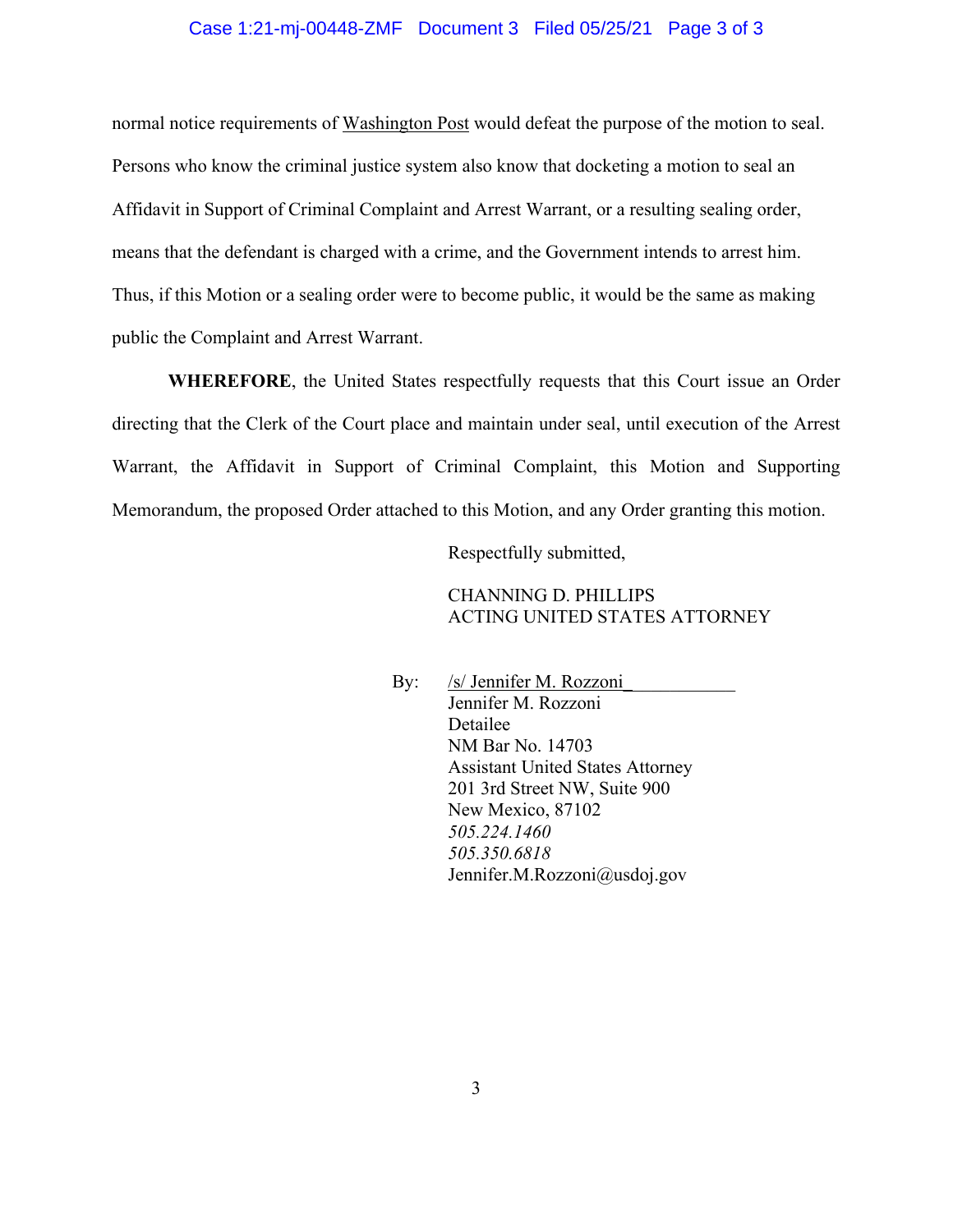### **IN THE UNITED STATES DISTRICT COURT FOR THE DISTRICT OF COLUMBIA**

| <b>UNITED STATES OF AMERICA</b>   | <b>Case No:</b>                                                                                                                                |
|-----------------------------------|------------------------------------------------------------------------------------------------------------------------------------------------|
| v.                                | <b>VIOLATIONS:</b>                                                                                                                             |
| <b>KENNETH JOSEPH OWEN THOMAS</b> | 18 U.S.C. § 111(a)<br>(Assaulting, resisting, or Impeding<br><b>Certain Officers or Employees)</b>                                             |
| Defendant.                        | 18 U.S.C. $\S$ 231(a)(3)<br>(Civil Disorder)                                                                                                   |
|                                   | 18 U.S.C. § 1751(a)(1)<br>(Knowingly Entering or Remaining in any<br><b>Restricted Building or Grounds Without</b><br><b>Lawful Authority)</b> |
|                                   | 18 U.S.C. § 1752(a)(2)<br>(Disorderly and Disruptive Conduct in a<br><b>Restricted Building or Grounds)</b>                                    |
|                                   | 18 U.S.C. § 1752(a)(4)<br>(Engaging Physical Violence in Restricted<br><b>Building or on Restricted Grounds)</b>                               |
|                                   | 40 U.S.C. $\S$ 5104(e)(2)(F)<br>(Engage in Physical Violence on Capitol<br>Grounds)                                                            |

## **ORDER**

This matter having come before the Court pursuant to the application of the United States to seal criminal complaint, the Court finds that, because of such reasonable grounds to believe the disclosure will result in flight from prosecution, destruction of or tampering with evidence, intimidation of potential witnesses, and serious jeopardy to the investigation, the United States has established that a compelling governmental interest exists to justify the requested sealing.